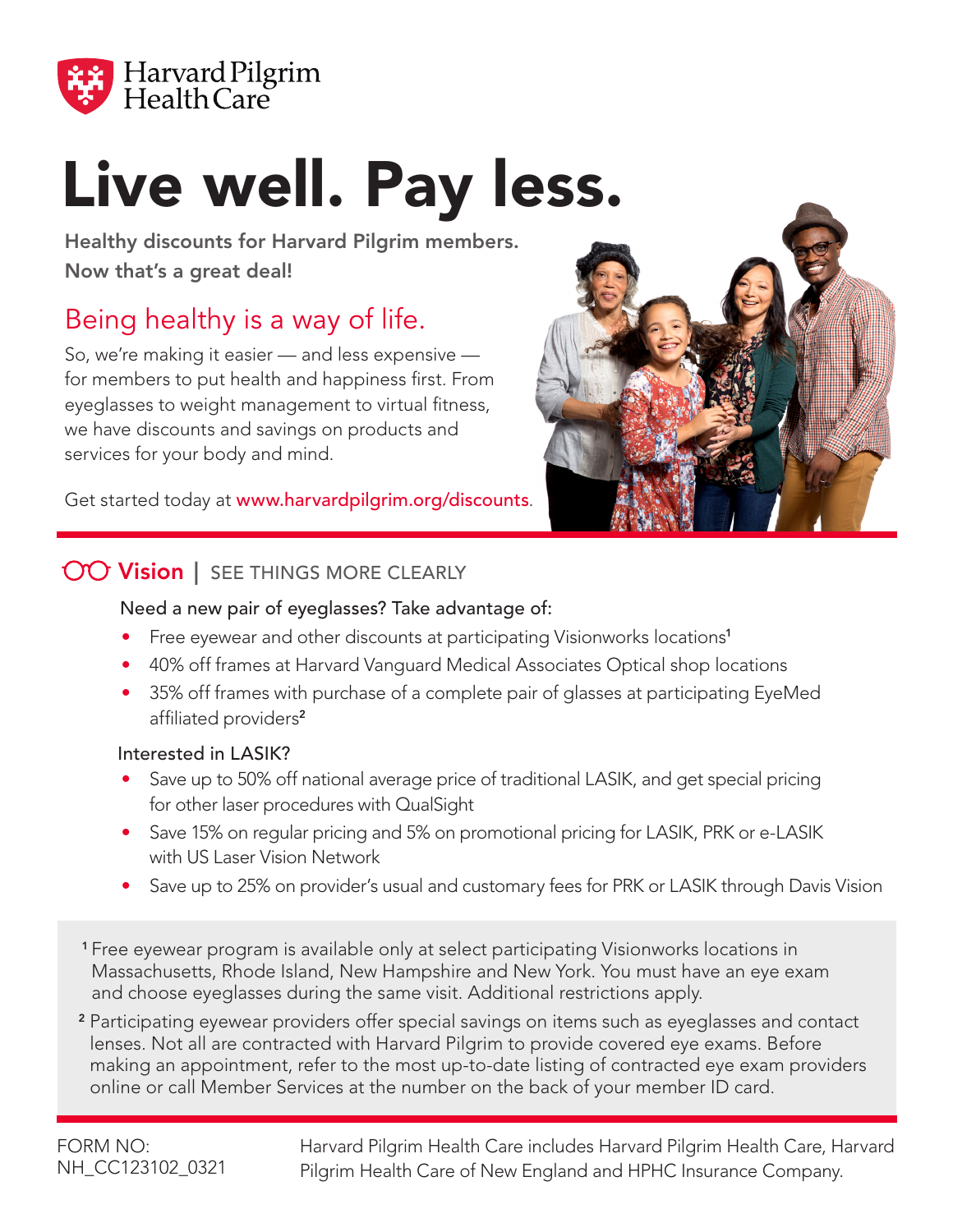## Ready to reach your healthy goals?

We're right by your side! Stay healthy while saving money with these valuable perks for Harvard Pilgrim members. Log in to your account at **www.harvardpilgrim.org/discounts** for all the details.



#### **Healthy eating** | A RECIPE FOR SUCCESS

Sink your teeth into discounts that can help you manage your weight or eat healthier! Choose from a host of offerings, including:

- \$120 off Jenny Craig Complete Weight Loss Plan<sup>3</sup>
- Save 25% and try the first session for free with Savory Living, an online healthy eating lifestyle program
- Save 25% on The Dinner Daily meal planning service, which provides personalized weekly dinner plans based on your needs
- Save 25% on a subscription to Eat Right Now, a mindful eating app that combines neuroscience and mindfulness to reduce craving-related eating



## Holistic wellness | A WHOLE-PERSON APPROACH

Well-being is more than healthy eating and exercise. No matter what stage of life you're in, we have discounts that focus on the whole person. Dive head-first into mindfulness and virtual meditation programs, take a balanced approach with complementary and alternative medicine services, or uncover discounted wellness products. Your savings include:

- Up to 40% off complementary and alternative medicine services through our partnership with WholeHealth Living Choices: acupuncture, chiropractic, massage therapy, natural healing, tai chi, qigong and more
- 25% off Magic Weighted Blanket
- Save 15% on Mighty Well wearable wellness products
- Save 10% on the Basic Bundle or 15% on the Plus Bundle of Ava Fertility Tracker
- Get the first month free and savings on Ten Percent Happier, and learn how to meditate with this clear, easy-to-use, step-by-step guide

## Quit smoking | BREATHE IN, BREATHE OUT

Are you or a family member trying to quit smoking or tobacco use? Don't give up! Get some extra support with discounted resources:

- 25% off Craving to Quit, a 21-day app-based program
- 30% off QuitSmart's Stop Smoking Kit and Stop Smoking Classes

<sup>3</sup> Purchase required. Savings redeemed as \$10 in food credits per week for 12 weeks, with full planned menu purchase (average cost: \$182 US/ \$184 CAD per week). Active program enrollment and eligibility status required. Valid only for new members and former members who have not had an active visit within the past 60 days. Valid at participating centers and Jenny Craig Anywhere. Not available at www.jennycraig.com. No cash value. Expires 12/31/2021.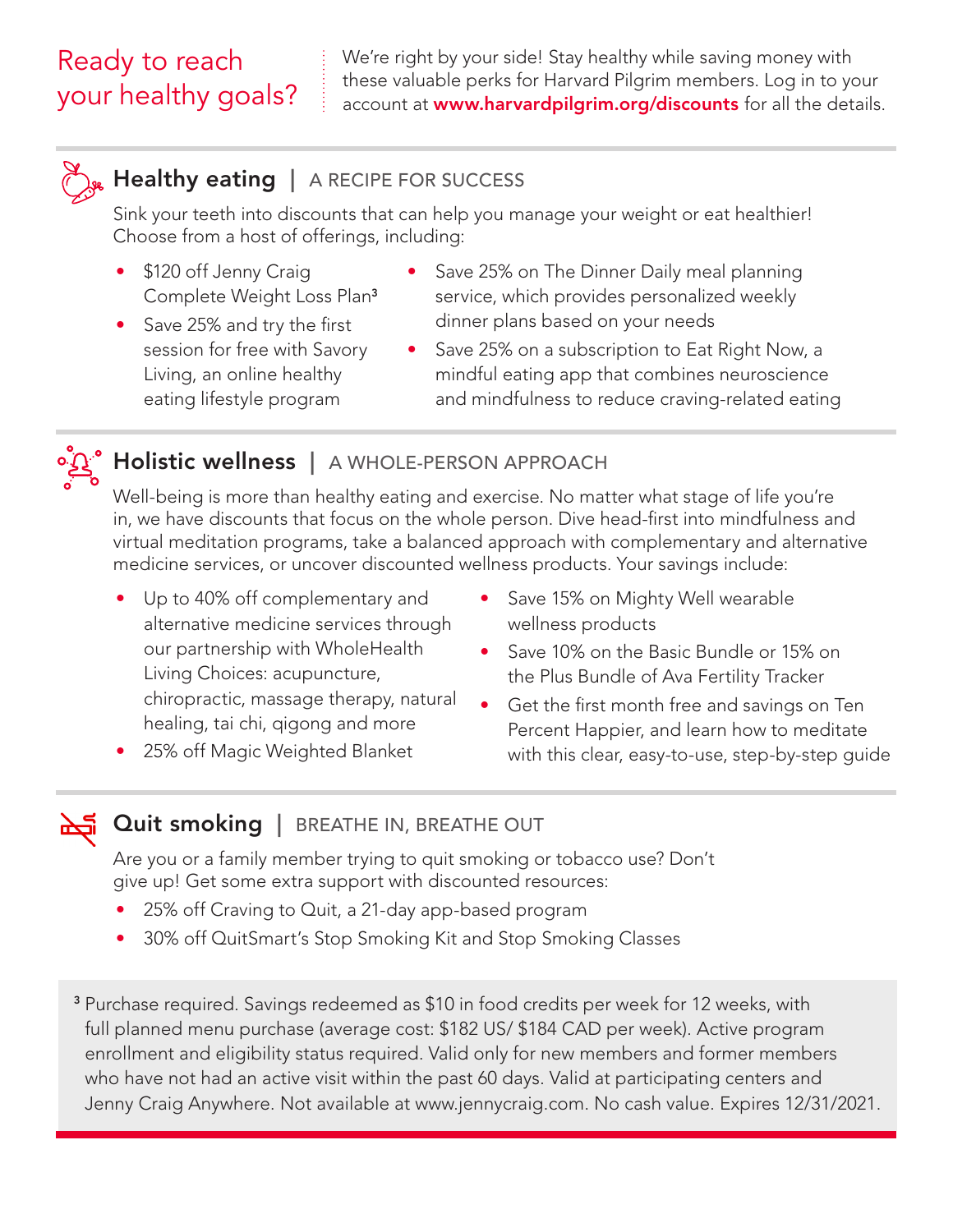

#### Fitness | GO THE DISTANCE

Whether you work out from home or seek the thrill of outdoor adventures, we help make it more affordable for you to reach new heights. Choose what works for YOU:

- Up to 40% off Ompractice virtual yoga
- 20% off in-person and virtual personal fitness training with SplitFit
- Savings on footwear and workout gear
- Save 20% on your entire order of fitness products at ProsourceFit



#### Hearing | THE SOUND OF SAVINGS

You and your loved ones don't have to miss a thing. Our partnership with trusted vendors gives you access to discounted state-of-the-art hearing aids and follow-up. Savings include:

- Up to \$200 on each hearing aid purchase, free quarterly cleanings and adjustments from Massachusetts-based Flynn Associates and Speech-Language & Hearing Associates of Greater Boston, PC
- Low-price quarantee on hearing aids, a 60-day trial period with money-back guarantee, a one-year free follow-up, a three-year warranty, and two years of free batteries, from Amplifon Hearing Health Care
- 30%-60% off hearing aids from TruHearing

# Dental | SOMETHING TO SMILE ABOUT

Available to residents of Maine and Massachusetts, Universal Dental Plan can help take the sting out of dental costs with savings of up to 50% on procedures from a network of participating dentists.<sup>4</sup>

# 88 Family care | PUTTING FAMILY FIRST

Caring for a loved one can be overwhelming. Get the extra support you need at a discounted price:

- 
- Help your family assess needs and find care through CareScout® Elder Advocacy Program and Home Instead Senior Care
- Save 20% on all GreatCall products Get \$15 off each week of menu plans or prepared meals from Savor Health; they offer fresh, nutritious and delicious meals designed for people with cancer and their caregivers
- <sup>4</sup> Universal Dental Plan is not dental insurance and does not meet minimum creditable coverage under applicable state law. The plan provides discounts at specific dental providers for dental services. The plan does not make payments directly to the providers of dental services. The plan member is obligated to pay for all dental care services but will receive a discount from those dental care providers who have contracted with the discount dental plan organization. The range of discounts will vary depending on the services provided.

Log in to your account at www.harvardpilgrim.org/discounts for all the details on these and other savings opportunities, and to find out how to redeem your discounts.